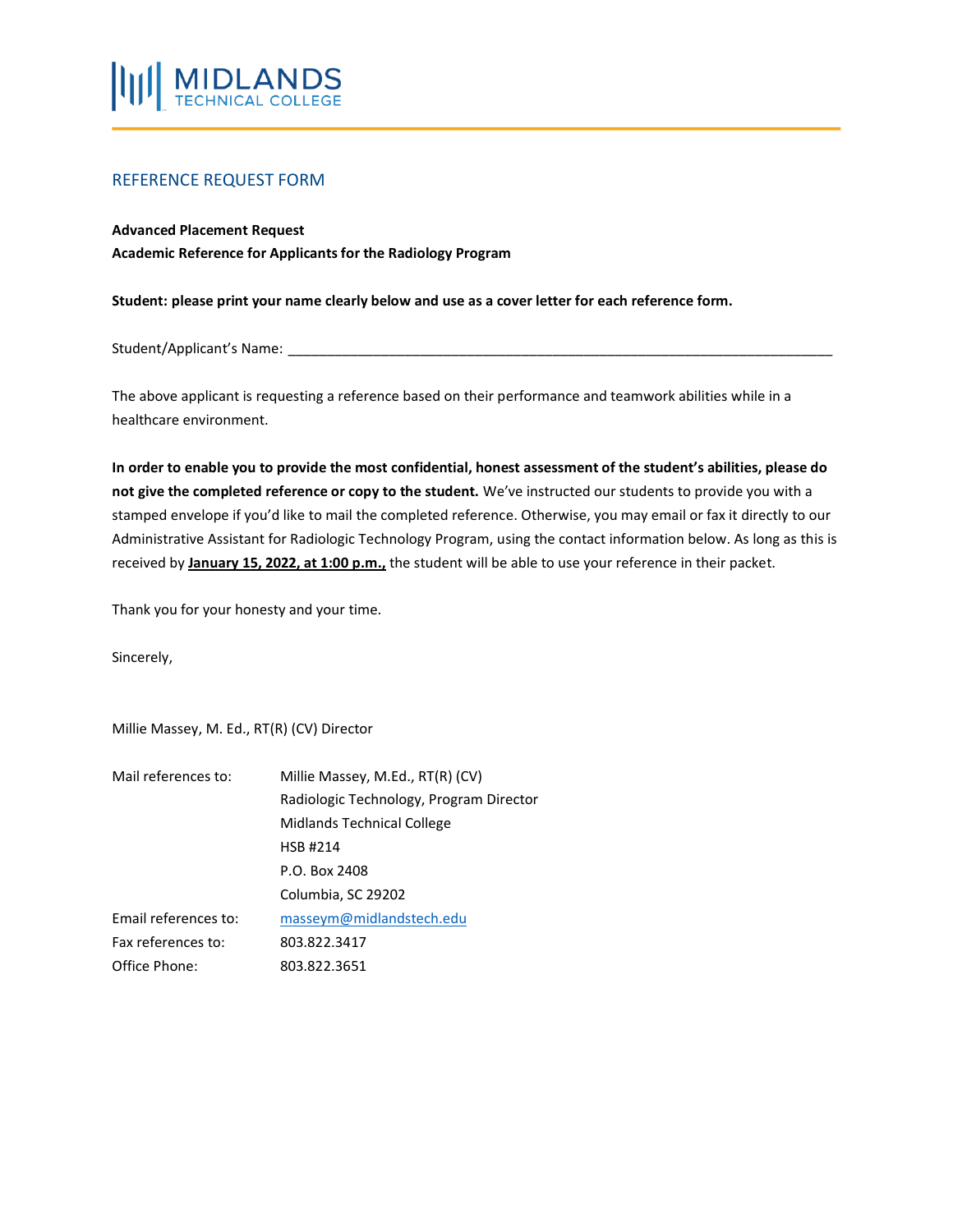# RADIOLOGY ADMISSION PROCESS ACADEMIC REFERENCE

Date: \_\_\_\_\_\_\_\_\_\_\_\_\_\_\_\_\_\_\_\_\_\_\_\_\_\_\_\_\_\_\_\_\_\_\_\_\_\_\_\_\_\_\_\_\_\_\_\_\_\_\_\_

 $\mathsf{\Pi}$ 

1. Reference Name:\_\_\_\_\_\_\_\_\_\_\_\_\_\_\_\_\_\_\_\_\_\_\_\_\_\_\_\_\_\_\_\_\_\_\_\_\_\_ Position/Title \_\_\_\_\_\_\_\_\_\_\_\_\_\_\_\_\_\_\_\_

**MIDLANDS**<br>TECHNICAL COLLEGE

- 2. Student's Name: \_\_\_\_\_\_\_\_\_\_\_\_\_\_\_\_\_\_\_\_\_\_\_\_\_\_\_\_\_\_\_\_\_\_\_\_\_\_ Student ID \_\_\_\_\_\_\_\_\_\_\_\_\_\_\_\_\_\_\_\_\_\_
- 3. Name of Course taken: \_\_\_\_\_\_\_\_\_\_\_\_\_\_\_\_\_\_\_\_\_\_\_\_\_\_\_\_\_\_\_\_\_\_\_\_\_\_\_\_\_\_\_\_\_\_\_\_\_\_\_\_\_\_\_\_\_\_\_\_\_\_\_\_\_\_\_\_
- 4. Was this an on-campus, online or hybrid class?

Our program wants students who exemplify the best in teamwork, attitudes, following policies, and

communication. Please check the performance that best described the student while working with you.

| <b>BEHAVIOR</b>                        | VERY GOOD (3) | GOOD (2) | <b>POOR (1)</b> |
|----------------------------------------|---------------|----------|-----------------|
| A. Positive Attitude                   |               |          |                 |
| B. Team work ability                   |               |          |                 |
| C. Attendance                          |               |          |                 |
| D. Follows Class Policy                |               |          |                 |
| E. Stays engaged in class              |               |          |                 |
| F. Use of Good Judgment and Discretion |               |          |                 |
| G. Communication Skills                |               |          |                 |
| H. Use of Common Sense                 |               |          |                 |
| I. Work Ethic                          |               |          |                 |

Signature \_\_\_\_\_\_\_\_\_\_\_\_\_\_\_\_\_\_\_\_\_\_\_\_\_\_\_\_\_\_\_\_\_\_\_\_\_\_\_\_\_\_\_\_\_\_\_\_\_ Date \_\_\_\_\_\_\_\_\_\_\_\_\_\_\_\_\_\_\_\_\_\_\_\_\_\_\_

Contact Phone #: \_\_\_\_\_\_\_\_\_\_\_\_\_\_\_\_\_\_\_\_\_\_\_\_\_\_\_\_\_\_\_\_\_\_\_\_\_\_\_\_\_\_\_

**This form can be returned any time before the January 15, 2022, (1:00 p.m.) deadline. To protect your confidentiality, please do not give to the student to return.**

- BY MAIL: Midlands Technical College c/o Millie Massey, HSB #214 P.O. Box 2408 Columbia, SC 29202
- BY E-MAIL: [masseym@midlandstech.edu](mailto:masseym@midlandstech.edu) By FAX: 803.822.3417
- BY PHONE: 803.822.3651

*Thank you for your time in this important matter. Please call if you have questions or concerns.*

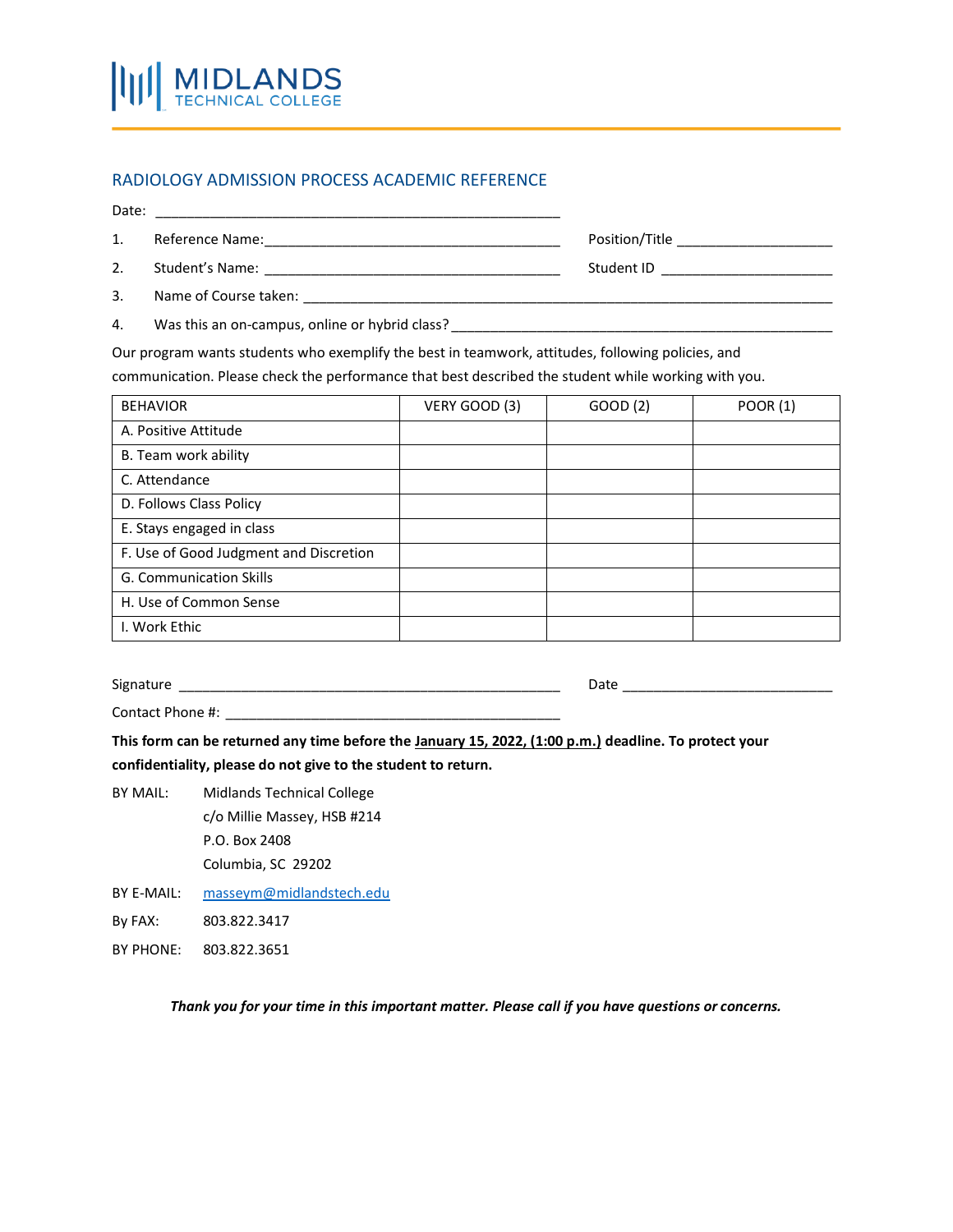

## REFERENCE REQUEST FORM

#### **Advanced Placement Request**

**Character Reference for Applicants for the Radiology Program**

**Student: please print your name clearly below and use as a cover letter for each reference form.**

Student/Applicant's Name:

The above applicant is requesting a reference based on their performance and teamwork abilities while in a healthcare environment.

**In order to enable you to provide the most confidential, honest assessment of the student's abilities, please do not give the completed reference or copy to the student.** We've instructed our students to provide you with a stamped envelope if you'd like to mail the completed reference. Otherwise, you may email or fax it directly to our Administrative Assistant for Radiology Technology Program, using the contact information below. As long as this is received by **January 15, 2022, at 1:00 p.m.,** the student will be able to use your reference in their packet.

Thank you for your honesty and your time.

Sincerely,

Millie Massey, M. Ed., RT(R) (CV) Director

| Mail references to:  | Millie Massey, M.Ed., RT(R) (CV)        |  |  |
|----------------------|-----------------------------------------|--|--|
|                      | Radiologic Technology, Program Director |  |  |
|                      | Midlands Technical College              |  |  |
|                      | <b>HSB #214</b>                         |  |  |
|                      | P.O. Box 2408                           |  |  |
|                      | Columbia, SC 29202                      |  |  |
| Email references to: | masseym@midlandstech.edu                |  |  |
| Fax references to:   | 803.822.3417                            |  |  |
| Office Phone:        | 803.822.3651                            |  |  |
|                      |                                         |  |  |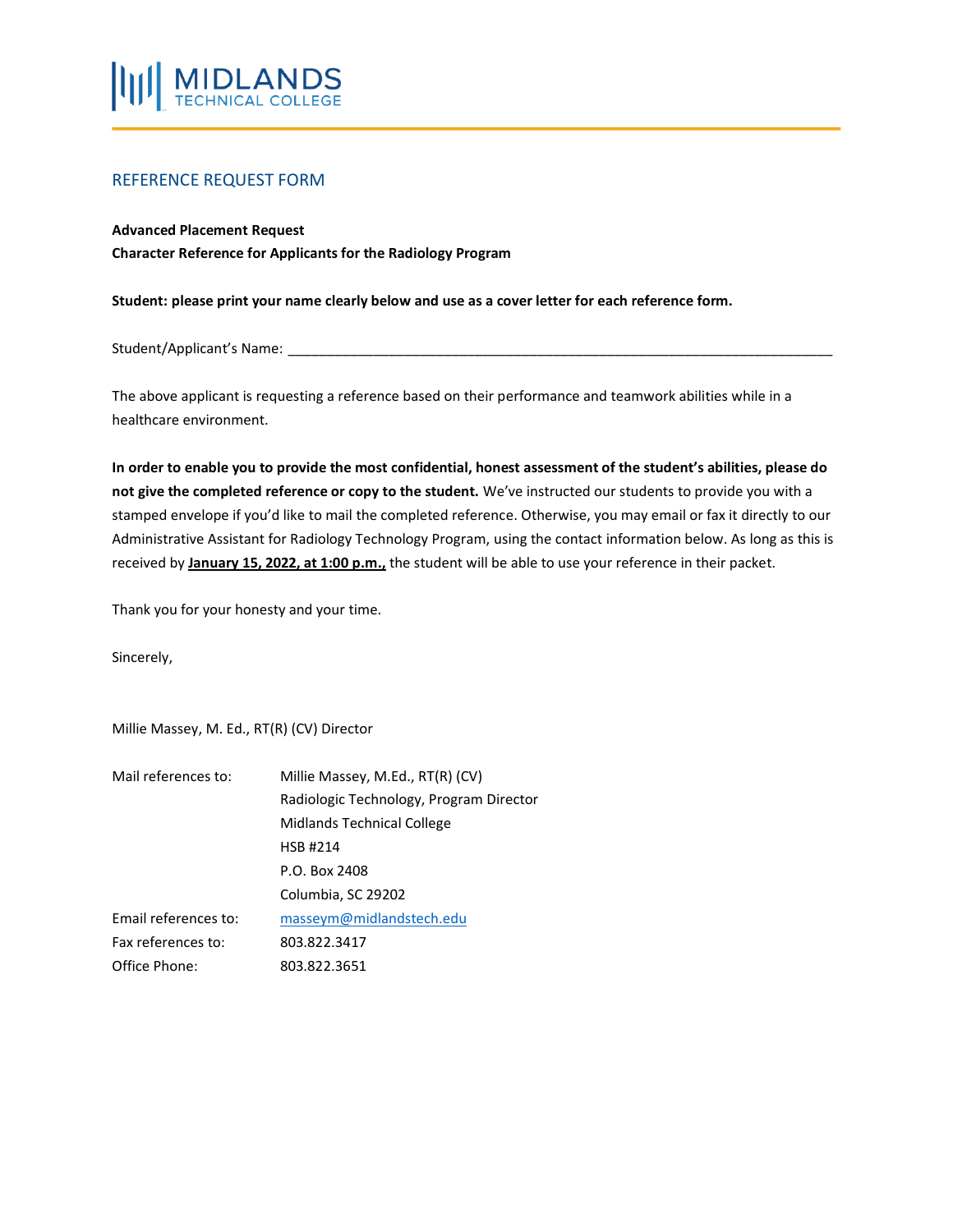## RADIOLOGY ADMISSION PROCESS CHARACTER REFERENCE

Date: \_\_\_\_\_\_\_\_\_\_\_\_\_\_\_\_\_\_\_\_\_\_\_\_\_\_\_\_\_\_\_\_\_\_\_\_\_\_\_\_\_\_\_\_\_\_\_\_\_\_\_\_

MI

- 1. Reference Name:\_\_\_\_\_\_\_\_\_\_\_\_\_\_\_\_\_\_\_\_\_\_\_\_\_\_\_\_\_\_\_\_\_\_\_\_\_\_ Position/Title \_\_\_\_\_\_\_\_\_\_\_\_\_\_\_\_\_\_\_\_
- 2. Student's Name: \_\_\_\_\_\_\_\_\_\_\_\_\_\_\_\_\_\_\_\_\_\_\_\_\_\_\_\_\_\_\_\_\_\_\_\_\_\_ Student ID# \_\_\_\_\_\_\_\_\_\_\_\_\_\_\_\_\_\_\_\_\_
- 3. How do you know this applicant: \_\_\_\_\_\_\_\_\_\_\_\_\_\_\_\_\_\_\_\_\_\_\_\_\_\_\_\_\_\_\_\_\_\_\_\_\_\_\_\_\_\_\_\_\_\_\_\_\_\_\_\_\_\_\_\_\_\_\_\_
- 4. How long have you known this applicant? \_\_\_\_\_\_\_\_\_\_\_\_\_\_\_\_\_\_\_\_\_\_\_\_\_\_\_\_\_\_\_\_\_\_\_\_\_\_\_\_\_\_\_\_\_\_\_\_\_\_\_\_\_

**MIDLANDS**<br>TECHNICAL COLLEGE

Our program wants students who exemplify the best in teamwork, attitudes, following policies, and

communication. Please check the performance that best described the student while working with you.

| <b>BEHAVIOR</b>                        | VERY GOOD (3) | GOOD (2) | <b>POOR (1)</b> |
|----------------------------------------|---------------|----------|-----------------|
| A. Positive Attitude                   |               |          |                 |
| B. Team work ability                   |               |          |                 |
| C. Attendance                          |               |          |                 |
| D. Follows Rules                       |               |          |                 |
| E. Willing to help others when needed  |               |          |                 |
| F. Use of Good Judgment and Discretion |               |          |                 |
| <b>G. Communication Skills</b>         |               |          |                 |
| H. Use of Common Sense                 |               |          |                 |
| I. Work Ethic                          |               |          |                 |
| Signature<br>Date                      |               |          |                 |

Contact Phone #: \_\_\_\_\_\_\_\_\_\_\_\_\_\_\_\_\_\_\_\_\_\_\_\_\_\_\_\_\_\_\_\_\_\_\_\_\_\_\_\_\_\_\_

**This form can be returned any time before the January 15, 2022, (1:00 p.m.) deadline. To protect your confidentiality, please do not give to the student to return.**

BY MAIL: Midlands Technical College c/o Millie Massey, HSB #214 P.O. Box 2408 Columbia, SC 29202

- BY E-MAIL: [masseym@midlandstech.edu](mailto:masseym@midlandstech.edu)
- By FAX: 803.822.3417
- BY PHONE: 803.822.3651

*Thank you for your time in this important matter. Please call if you have questions or concerns.*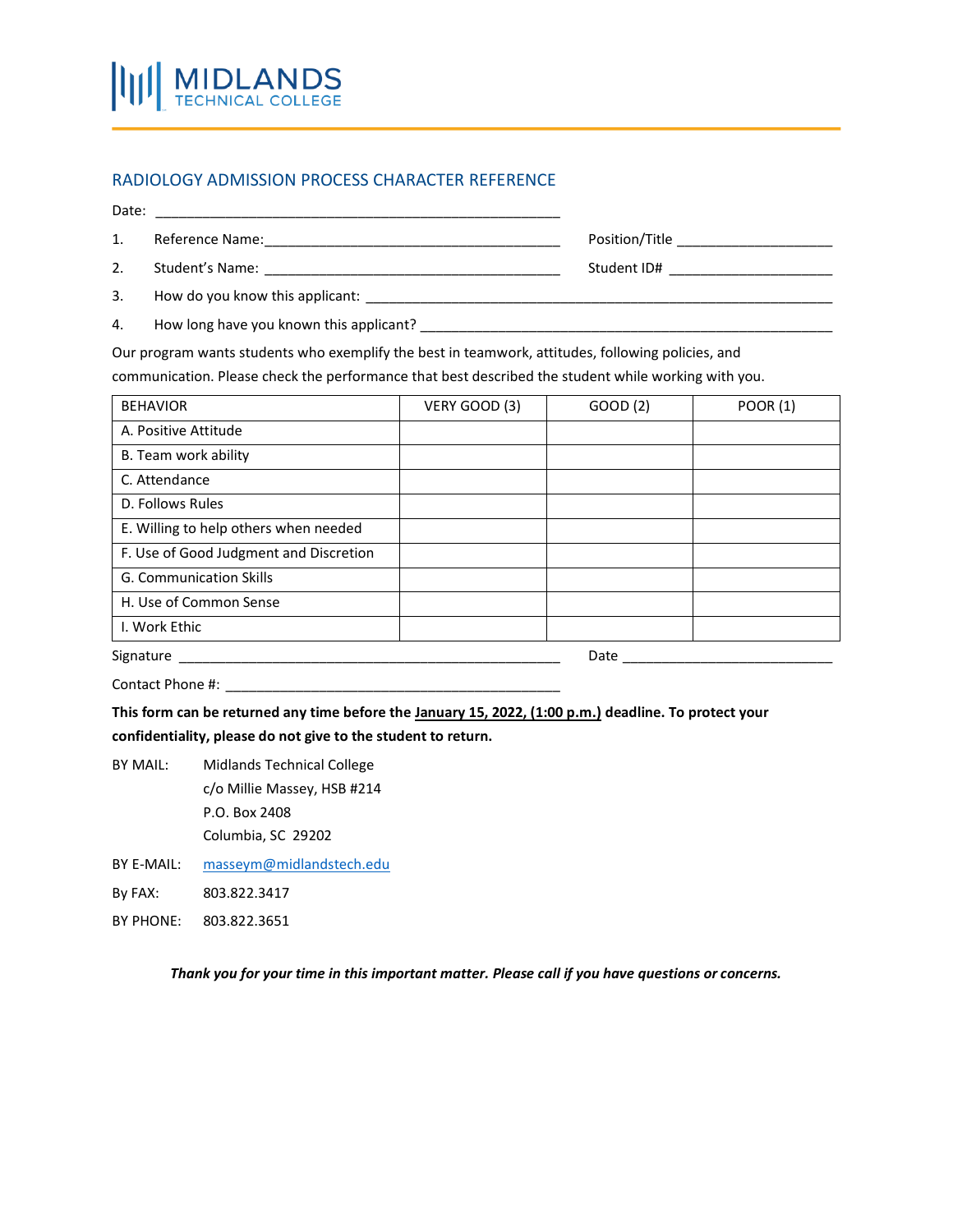

## REFERENCE REQUEST FORM

#### **Advanced Placement Request**

**Patient Care. Or Work Experience for Applicants for the Radiology Program**

**Student: please print your name clearly below and use as a cover letter for each reference form.**

Student/Applicant's Name:

The above applicant is requesting a reference based on their performance and teamwork abilities while in a healthcare environment.

**In order to enable you to provide the most confidential, honest assessment of the student's abilities, please do not give the completed reference or copy to the student.** We've instructed our students to provide you with a stamped envelope if you'd like to mail the completed reference. Otherwise, you may email or fax it directly to our Administrative Assistant for Radiology Technology Program, using the contact information below. As long as this is received by **January 15, 2022, at 1:00 p.m.,** the student will be able to use your reference in their packet.

Thank you for your honesty and your time.

Sincerely,

Millie Massey, M. Ed., RT(R) (CV) Director

| Mail references to:  | Millie Massey, M.Ed., RT(R) (CV)        |  |  |
|----------------------|-----------------------------------------|--|--|
|                      | Radiologic Technology, Program Director |  |  |
|                      | Midlands Technical College              |  |  |
|                      | <b>HSB #214</b>                         |  |  |
|                      | P.O. Box 2408                           |  |  |
|                      | Columbia, SC 29202                      |  |  |
| Email references to: | masseym@midlandstech.edu                |  |  |
| Fax references to:   | 803.822.3417                            |  |  |
| Office Phone:        | 803.822.3651                            |  |  |
|                      |                                         |  |  |